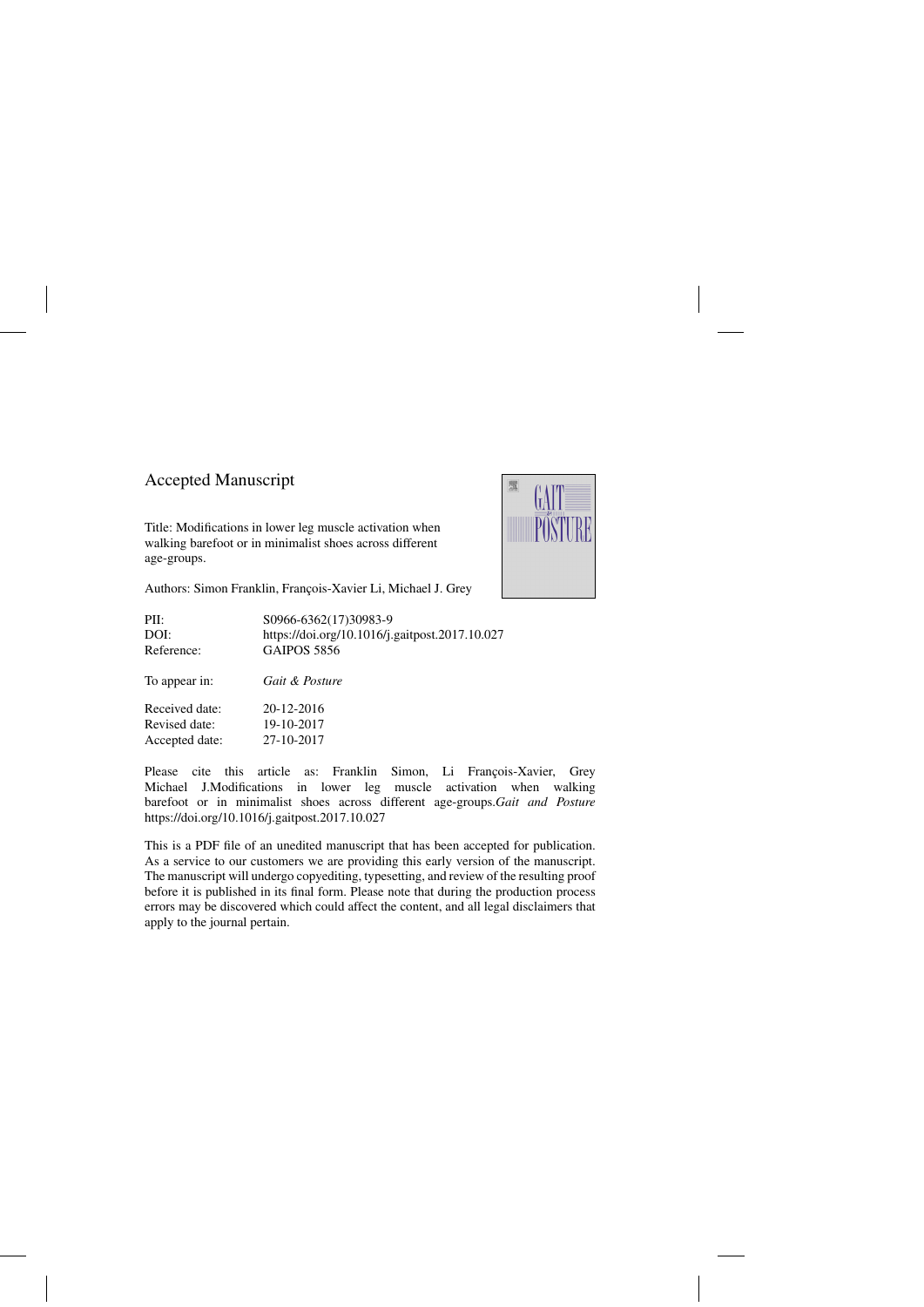# **Modifications in lower leg muscle activation when walking barefoot or in minimalist shoes across different age-groups.**

Simon Franklin<sup>a</sup>, François-Xavier Li<sup>a\*</sup>, Michael J. Grey<sup>b</sup>

a School of Sport, Exercise and Rehabilitation Sciences, University of Birmingham, Edgbaston, Birmingham, B152TT, United Kingdom

**b Acquired Brain Injury Rehabilitation Alliance (ABIRA), School of Health Sciences, University of East** Anglia, Norwich Research Park, NR4 7TJ, United Kingdom

\*Corresponding author at: School of Sport, Exercise and Rehabilitation Sciences, University of Birmingham, Edgbaston, Birmingham, B15 2TT, United Kingdom. Tel: +44 (0)121 414 4114. E-mail address: [f.x.li@bham.ac.uk](mailto:f.x.li@bham.ac.uk)

### **Highlights**

- Minimalist shoes are intermediate to barefoot and conventional footwear
- Stance phase gastrocnemius medialis activity is decreased in supportive shoes
- Initial stance tibialis anterior activity reduced when barefoot/in minimalist shoes
- Reduced peroneus longus activity at initial stance when barefoot in younger ages

### **Abstract**

Ageing is associated with a decline in muscle strength and impaired sensory mechanisms which contribute to an increased risk of falls. Walking barefooted has been suggested to promote increased muscle strength and improved proprioceptive sensibility through better activation of foot and ankle musculature. Minimalist footwear has been marketed as a method of reaping the suggested benefits of barefoot walking whilst still providing a protective surface. The aim of this study was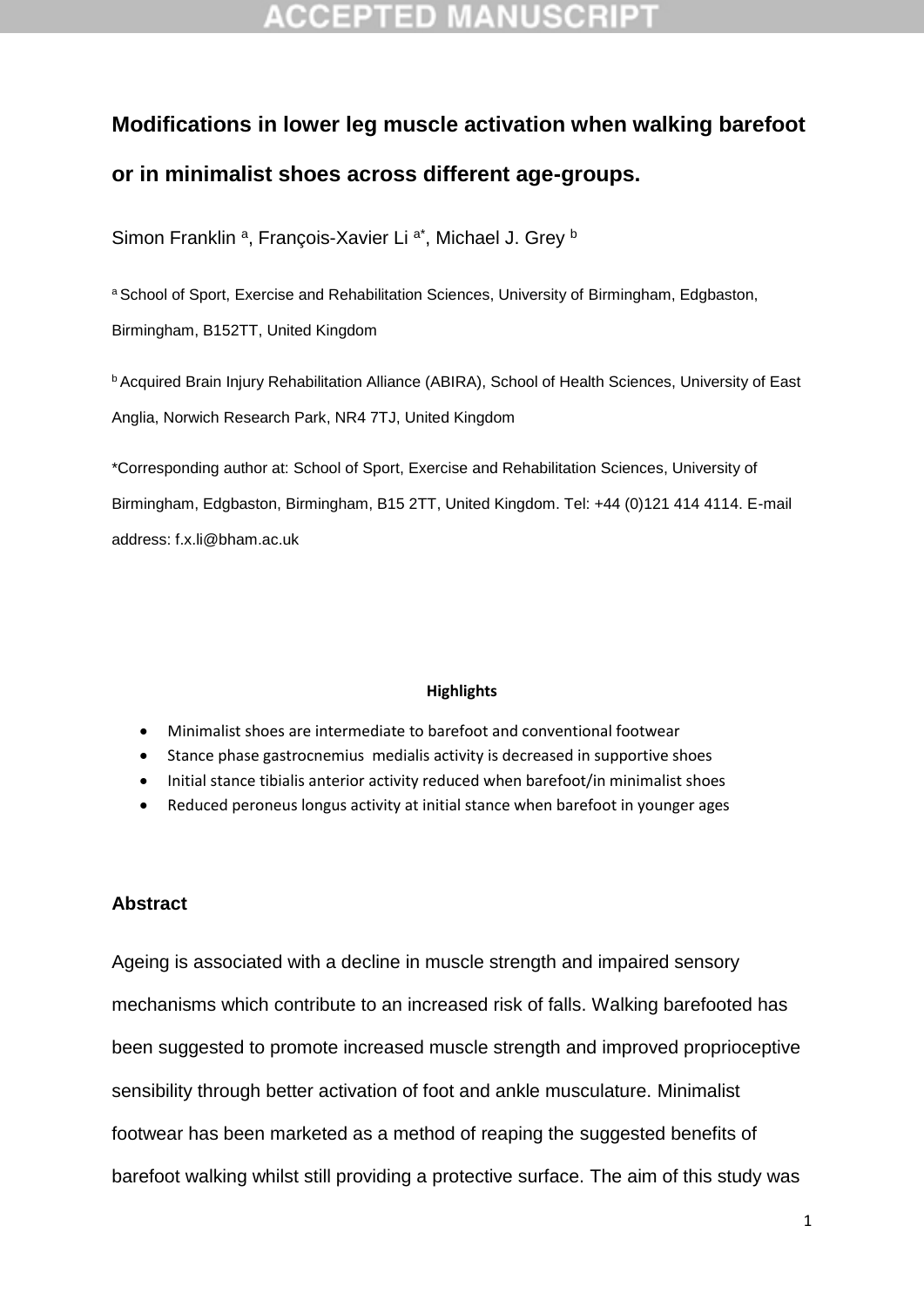### CGEPTED M

to investigate if walking barefoot or in minimalist footwear provokes increased muscle activation compared to walking in conventional footwear. Seventy healthy adults (age range 20-87) volunteered for this study. All participants walked along a 7m walking lane five times in four different footwear conditions (barefoot (BF), minimalist shoes (MSH), their own shoes (SH) and control shoes (CON)). Muscle activity of their tibialis anterior (TA), gastrocnemius medialis (GCM) and peroneus longus (PL) were recorded simultaneously and normalised to the BF condition. MSH are intermediate in terms of ankle kinematics and muscle activation patterns. Walking BF or in MSH results in a decrease in TA activity at initial stance due to a flatter foot at contact in comparison to conventional footwear. Walking BF reduces PL activity at initial stance in the young and middle age but not the old. Walking in supportive footwear appears to reduce the balance modulation role of the GCM in the young and middle age but not the old, possibly as a result of slower walking speed when BF.

**Keywords:** barefoot, footwear, electromyography, gait, ageing

### **Introduction**

As proponents of bipedal locomotion, humans possess an inherently unstable system requiring constant modulation by balance mechanisms in order to prevent falling [1]. For millions of years humans walked barefoot (BF) and the feet have evolved to cope with the demands of bipedal locomotion. The human foot comprises 104 cutaneous mechanoreceptors responsible for sensing changes in pressure, vibration and skin stretch and their distribution highlight their role in balance and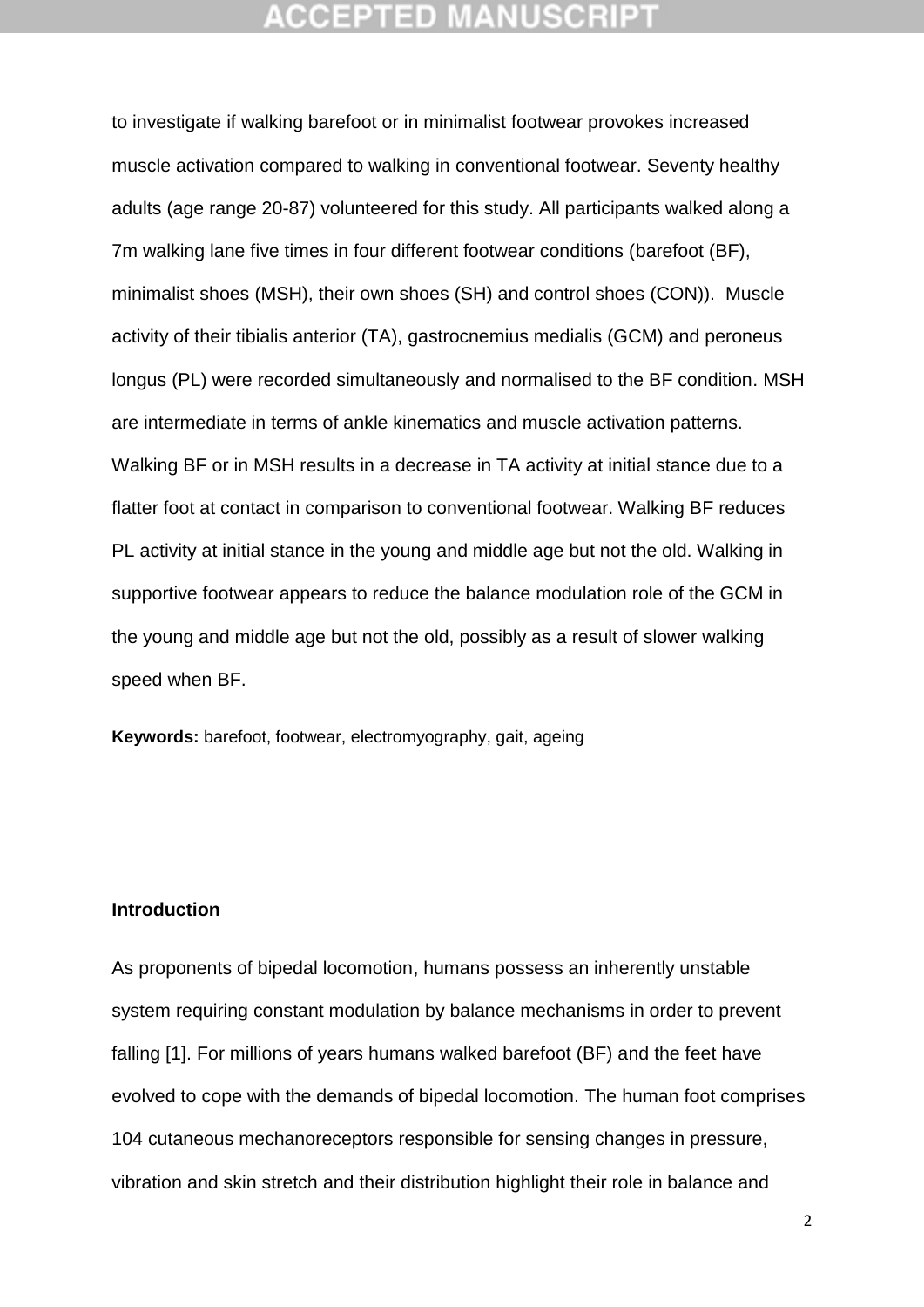### :CEPTED M

movement control [2]. These plantar mechanoreceptors contribute to the reflex modulation of the phases of gait via the detection of pressure during foot-ground contact [3] and along with proprioceptive afferents assist in the planning and correction of movement [4]. This information is essential for controlling static and dynamic stability.

Footwear habits have since changed and its suggested modern day footwear may be impairing the capability of these afferent receptors. Highly structured and supportive shoes could limit the input as the foot is not as susceptible to changes in shape, pressure and touch due to the confines placed upon it. This idea has been furthered by Nigg (2015), who hypothesised walking BF activates the smaller muscles within the feet and the larger muscles crossing the ankle joint. He suggested these smaller muscles might provide greater stability as they can more quickly sense changes in different directions and with smaller amounts of force being required [5]. Whilst this position paper primarily focussed on running performance and injuries, the premise of improved stability by activating the smaller muscles, could have implications for the older population in terms of fall prevention.

Wearing footwear may also lead to foot muscle weakening due to the reduction in the stresses put upon the foot by means of supportive features [6]. Ageing causes a decline in muscle strength along with sensory impairments and these factors contribute to the increased susceptibility to falls. Research has shown wearing minimalist shoes (MSH) for athletic training resulted in a significant increase in toe flexor strength [7]. This suggests changing the footwear worn to less supportive, more 'barefoot-like' footwear, may better activate the foot muscles. However, research is required to determine if purely walking in MSH better activates afferent and efferent mechanisms and if this can have a positive influence on stability.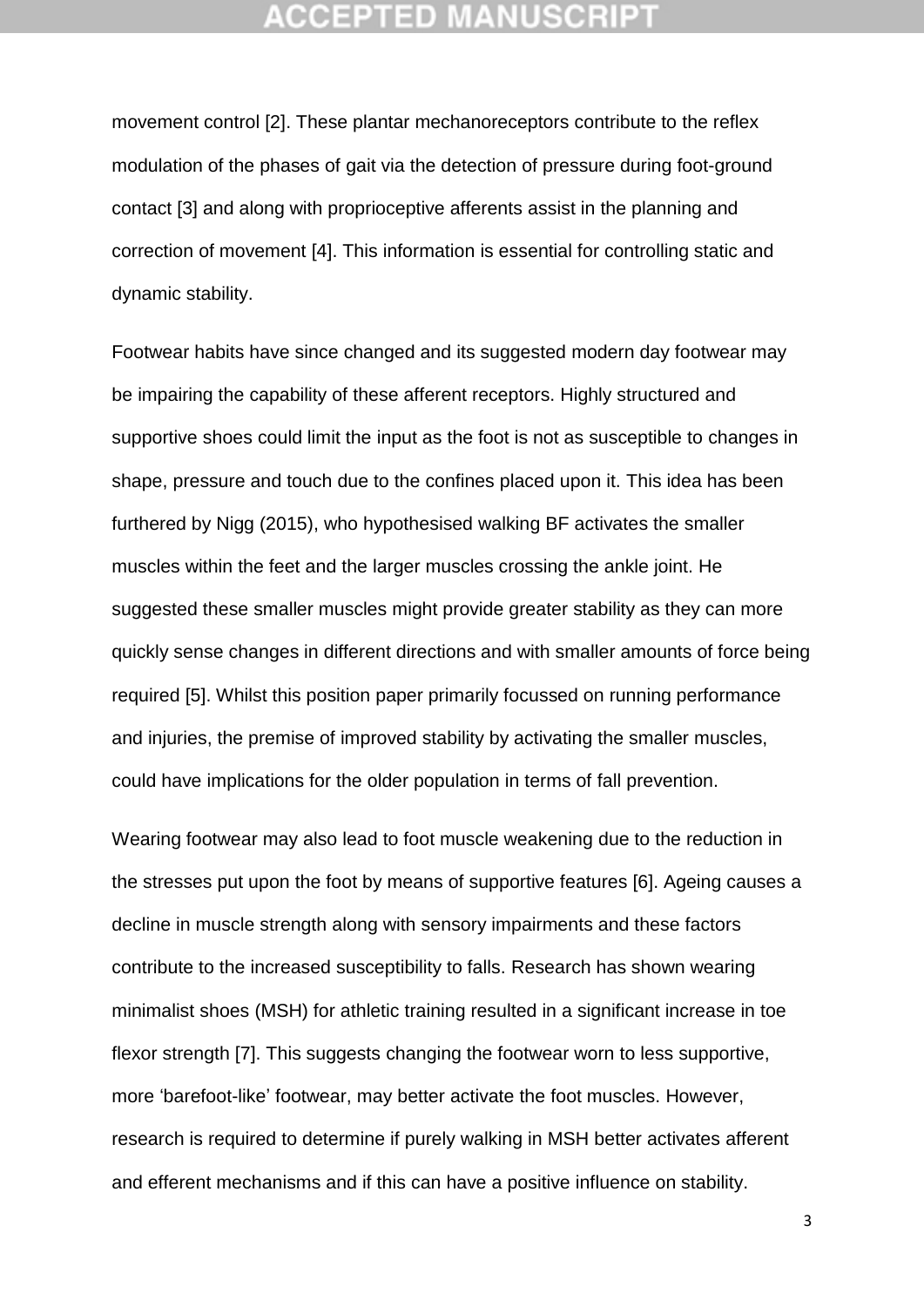A recent systematic review investigated the effect of footwear, or the lack of footwear, on walking [8]. Aside from outlining the overall kinematic differences between shod and barefoot walking, the review highlighted the paucity of research on BF and MSH use in older age populations and the distinct lack of study on muscle activity differences between shod, minimally shod and unshod conditions.

Consequently, the aims of this study were to investigate if walking BF or in MSH share the same lower leg muscle activation patterns and to determine if greater muscle activation is provoked compared to conventional footwear. We also aimed to determine if there were any differences with respect to age and years spent wearing structured footwear. We hypothesised muscle activation patterns between walking BF and in MSH would be similar and there would be greater activation of the lower leg muscles during the stance phase in these conditions. We also hypothesised the old age group would show a greater increase in muscle activity when walking BF compared to wearing structured footwear.

#### **Methods**

70 healthy adults (27 males, age range 20-87years) participated and were split into 3 age groups (YOUNG <40 years (n=20), MID >40 years and <70 years (n=30) and OLD >70 years (n=20) (Table 1). All participants were able to ambulate independently and had no known gait disorders or abnormalities. All participants completed a general health questionnaire and signed an informed consent prior to testing as approved by the University ethics committee (ERN\_14-0560).

Kinematic markers were placed bilaterally at the lateral epicondyle (R/LKNE), base of the calcaneus (R/LHEE), medial mallelous (R/LANK) and first metatarsophalangeal joint (R/LTOE). When wearing footwear, markers were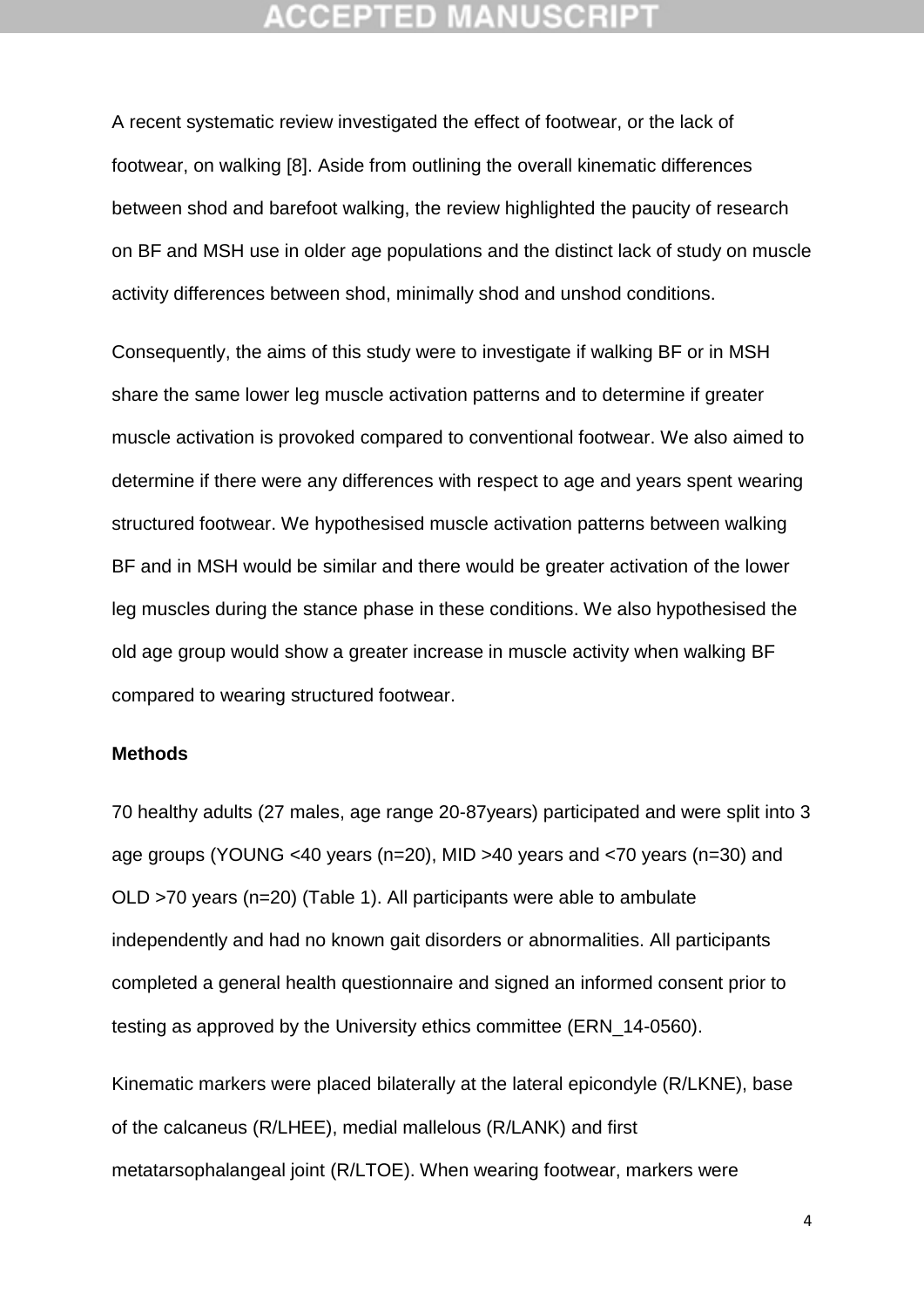attached to the shoes in the same positions as determined by palpation. Surface EMG electrodes (Wave Wireless EMG, Cometa Systems, Milan) were placed on the right leg over the belly of the tibialis anterior (TA), peroneus longus (PL) and gastrocnemius medialis (GCM) muscles in the positions outlined by the SENIAM guidelines [9]. At each site the skin was shaved, abraded and cleaned with an alcohol swab before attaching two disposable pre-hypoallergenic gelled (1cm diameter) self-adhesive Ag/AgCl snap electrodes with an inter-electrode distance of 1.5cm. The EMG signals were collected at a rate of 2000Hz, amplified with a gain of 1000 (input impedance 20MΩ, CMRR >100dB), and bandpass filtered from 10– 1000Hz.

Thirteen Vicon MX cameras (Vicon, Oxford, UK) recording at a sampling rate of 250Hz collected three dimensional kinematic data. Gait cycle phases were computed using the R/LHEE and R/LTOE markers and absolute ankle angle was determined using the foot vector (RANK and RTOE markers) with respect to a vertical vector from the ankle.

Participants walked at a self-selected speed through a 7m walking lane from a mark based on 3 practice trials such that 3 steps were taken prior to data collection commencing. Participants completed 5 trials in each of the four randomly assigned footwear conditions. The footwear were BF, a MSH (Product ID: 2169, Two Barefeet Boarding Co.), a control shoe (CON) (Style Code: 10001, Hobos Womens, Style Code: 50109, Hobos Mens) and the participants own footwear (SH). EMG and kinematics were recorded in synchrony.

### **[Insert-Figure-1-approximately-here]**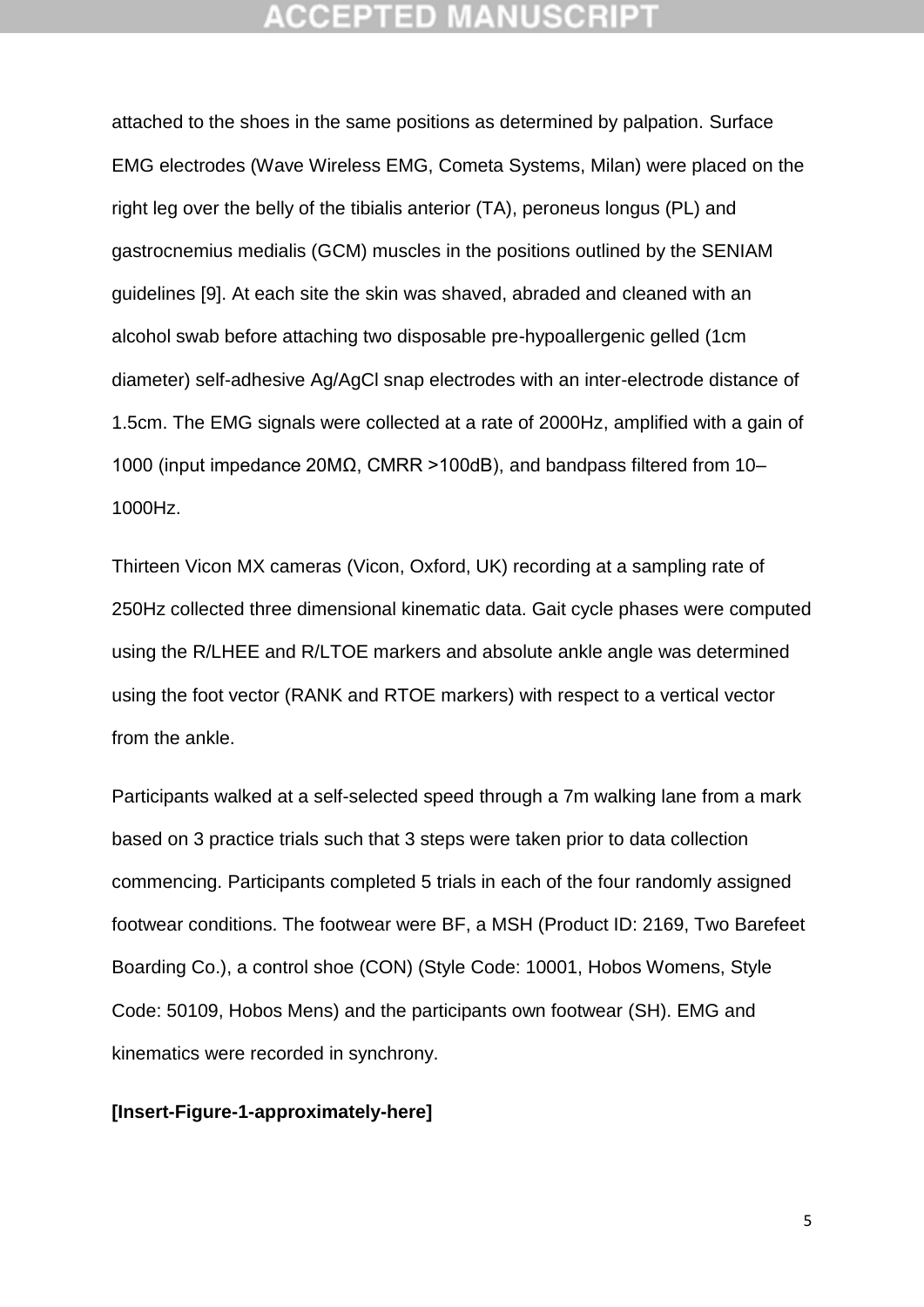Post-processing of the data was completed using custom-written scripts in Matlab (MATLAB, The MathWorks, Natick, MA, USA). Kinematic data were low pass filtered using a fourth-order Butterworth filter with a cut-off frequency of 12Hz. Muscle activity data were zero offset, before being full wave rectified and then low pass filtered using a fourth-order Butterworth filter with a cut-off frequency of 10Hz. Once frequency matched to the synchronised kinematic data, the linear envelope for each participant's trials were cut from right heel strike to right heel strike and normalised to the gait cycle (0-100%). Each trial comprised 1-4 recorded cycles. Maximal voluntary contractions were not completed due to previous reports of poor reliability in achieving a maximum for the PL [10, 11]; therefore all cycles for each participant were collated and normalised to the average of all the cycles when BF. The normalised cycles within each respective trial were ensemble averaged to provide an average muscle activity trace for each trial. Each trial was then divided into stance and swing phases and the stance phase sub-divided into Initial Double Support (IDS), Single Support (SS) and Late Double Support (LDS). The mean activity was then computed for each muscle within each gait cycle phase. Due to recording errors in certain trials resulting in missing data the number of trials available for comparison was limited to 4.

Mixed design repeated measures Analysis of Variance (ANOVA) were completed for each variable to determine the differences across footwear (BF vs MSH vs CON vs SH), trial (1:4) and age group (YOUNG vs MID vs OLD). Mauchly's test of sphericity was completed to ensure validity and in the case where this test was violated a Greenhouse-Geisser correction was applied. Statistical analyses were performed using SPSS V.22 for Windows (IBM Corporation, Somers, NY) with levels of significance set to  $p<0.05$ .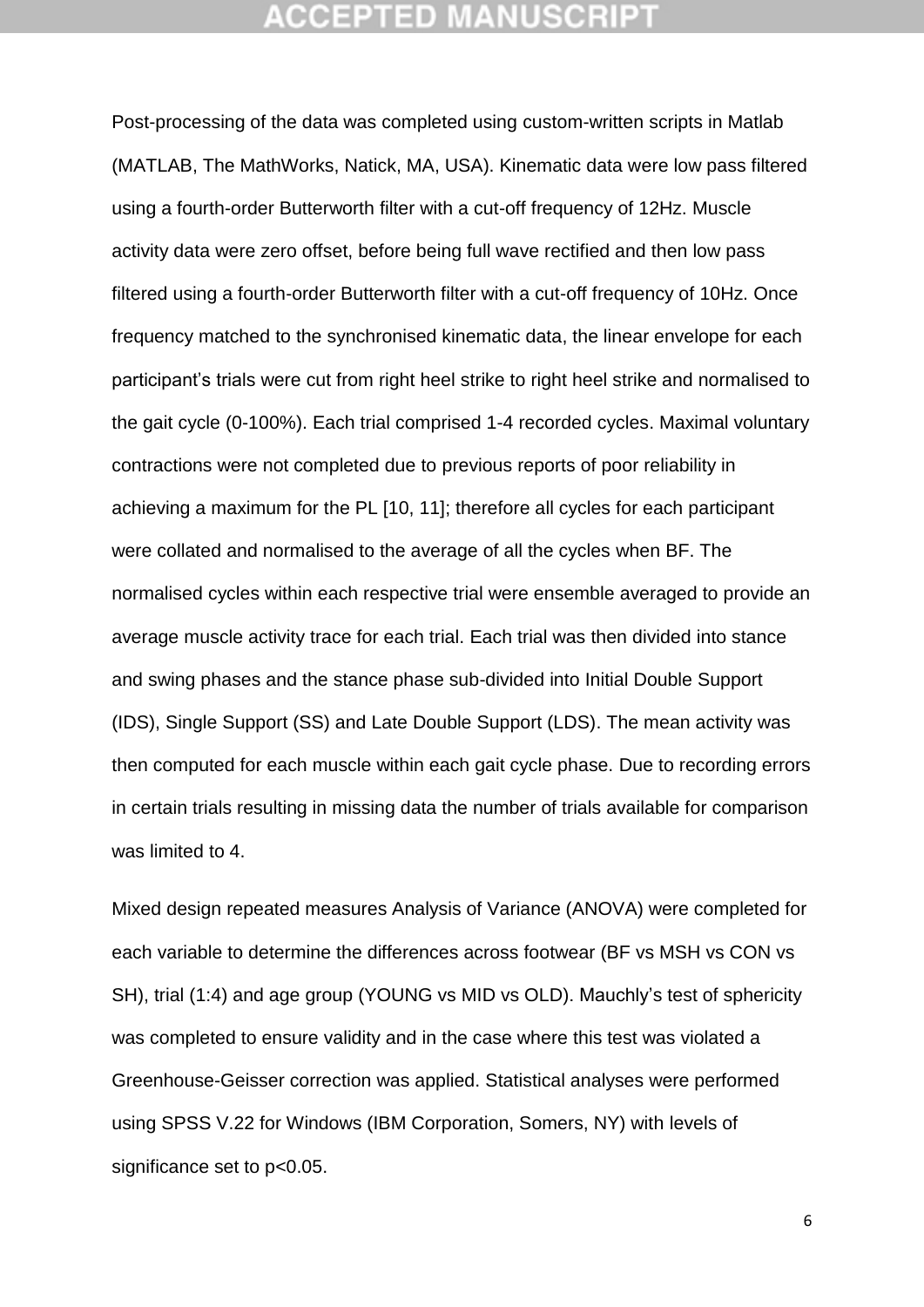#### **Results**

### **[Insert-Table-1-approximately-here]**

#### *Tibialis Anterior*

In the stance phase there was a significant footwear effect

(F(2.657,177.989)=23.920, p<0.001, $\frac{\eta^{\frac{2}{\rho}}}{\eta}$  $\eta$ <sub>*v*</sub> = 0.263). Walking BF exhibited lower TA activation compared to MSH, CON and SH by 0.096mV±0.032, 0.249mV±0.038 and 0.242mV±0.039 respectively. Walking in the MSH showed lower TA activation than the CON and SH conditions by 0.153mV±0.035 and 0.146mV±0.036 respectively. After stance phase subdivision there was a significant effect of footwear in the IDS phase (F (2.190,146.759) = 37.416, p<0.001, $\eta^{\frac{2}{\rho}}$  $\frac{\eta}{\rho}$  =0.358) and SS phase (F (3, 201) = 20.145, p<0.001, $^{\eta^{\frac{2}{p}}}$  $p_{\textit{p}}$  =0.231) but not in the LDS phase. In the IDS phase walking BF lead to lower TA activation in the IDS phase compared to the MSH, CON and SH conditions by 0.238mV±0.037, 0.547mV±0.061 and 0.489mV±0.071 respectively whilst walking in MSH showed lower TA activation than the CON and SH conditions by 0.309mV±0.056 and 0.251mV±0.064 respectively. In the SS phase walking BF resulted in reduced TA activation during the SS phase compared to the MSH, CON and SH conditions by 0.290mV±0.059, 0.338mV±0.054 and 0.351mV±0.053 respectively.

#### *Gastrocnemius Medialis*

In the stance phase there was a significant interaction effect of footwear\*age  $(F(4.674, 156.570)=3.175, p=0.011, ^{7^{2}_{p}}$  $\eta$ <sub>p</sub> =0.087). The YOUNG showed lower GCM activation when wearing CON compared to BF, the MSH and SH conditions by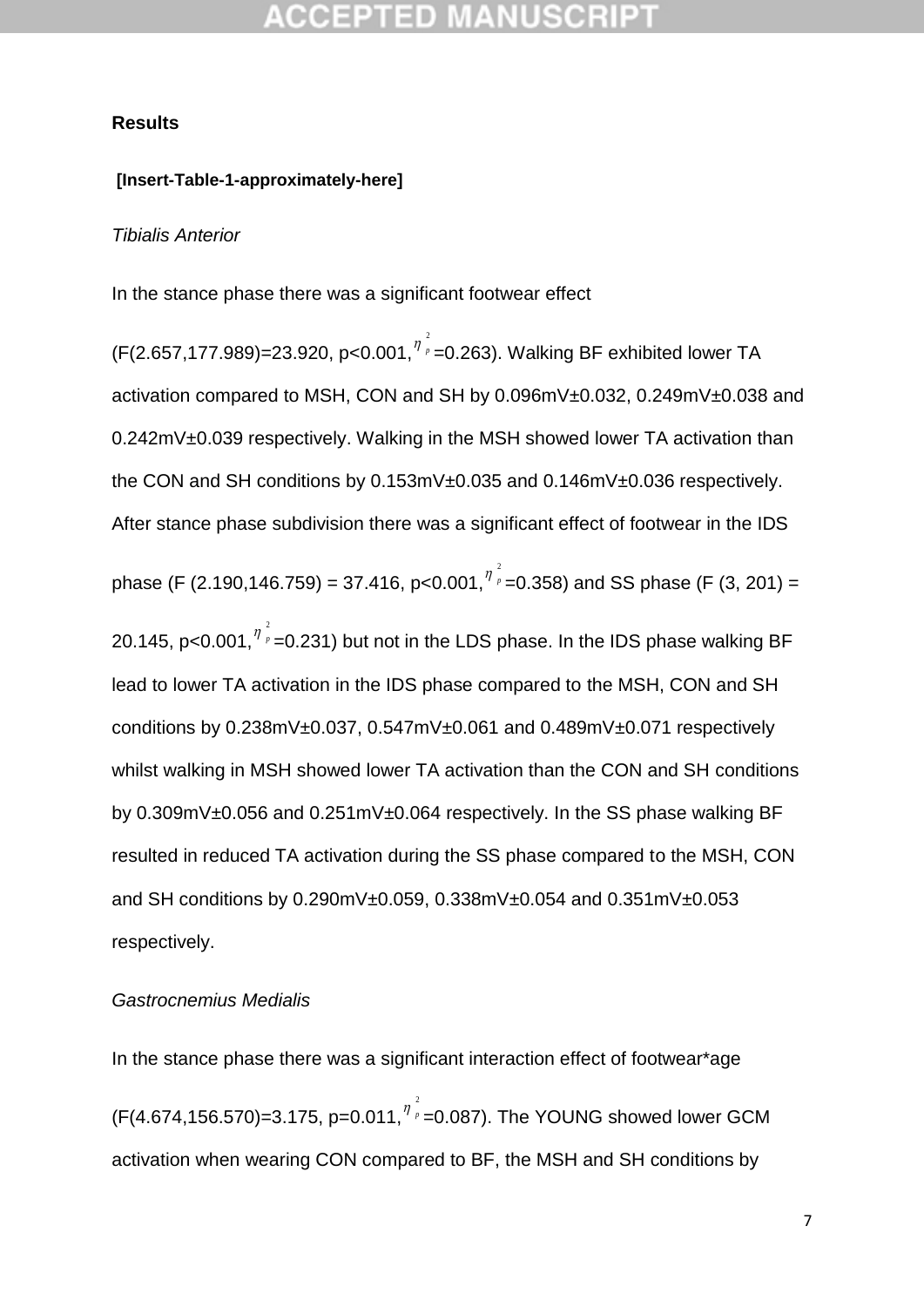0.161mV±0.029, 0.194mV±0.039 and 0.108mV±0.031 respectively; the MID had a lower GCM activation when wearing the CON compared to MSH and SH conditions by 0.130mV±0.032 and 0.079mV±0.026 respectively whereas the OLD showed no differences across footwear. Stance phase subdivision displayed a significant footwear\*age interaction effect in the SS phase (F  $(4.814, 161.253) = 3.085$ , p=0.012,

 $\eta$ <sub>*p*</sub> =0 .084) and a significant main effect of footwear in the LDS phase (F

 $(2.198, 147.276) = 14.169, p < 0.001, ^{\eta^2}$  $\frac{\eta}{\rho}$  =0.175) but no significant differences in the IDS phase. In the SS phase the YOUNG exhibited lower GCM activation when wearing the CON compared to BF, the MSH and SH conditions by 0.210mV±0.031, 0.141mV±0.037 and 0.113mV±0.027 respectively; the MID showed lower GCM activation in the CON compared to the MSH by 0.099mV±0.027 whereas the OLD showed no differences across footwear. Conversely in the LDS phase, walking BF lead to lower GCM activation during the LDS phase compared to the MSH, CON and SH conditions by 0.626mV±0.145, 0.975mV±0.177 and 1.260mV±0.257 respectively.

#### *Peroneus Longus*

2

In the stance phase there was a significant main effect of footwear (F(2.328,

155.946)=5.335, p=0.004, $n^2$  $\eta$ <sub>*p*</sub> = 0.074). Walking BF lead to reduced PL activation compared to the CON and SH conditions by 0.067mV±0.023 and 0.124mV±0.034 respectively. With stance phase subdivision there was a significant interaction effect between footwear\*age (F (5.045, 2.805) = 2.805, p=0.018, $^{\eta\ \frac{2}{\rho}}$  $n_{p}$  =0.077) in the IDS phase, a significant main effect of footwear in the LDS (F  $(3, 201) = 5.414$ , p=0.001, 2  $p_{\textit{p}}$  =0.075) but no significant differences in the SS phase. In the IDS phase the YOUNG had a reduced PL activity when BF compared to the CON and SH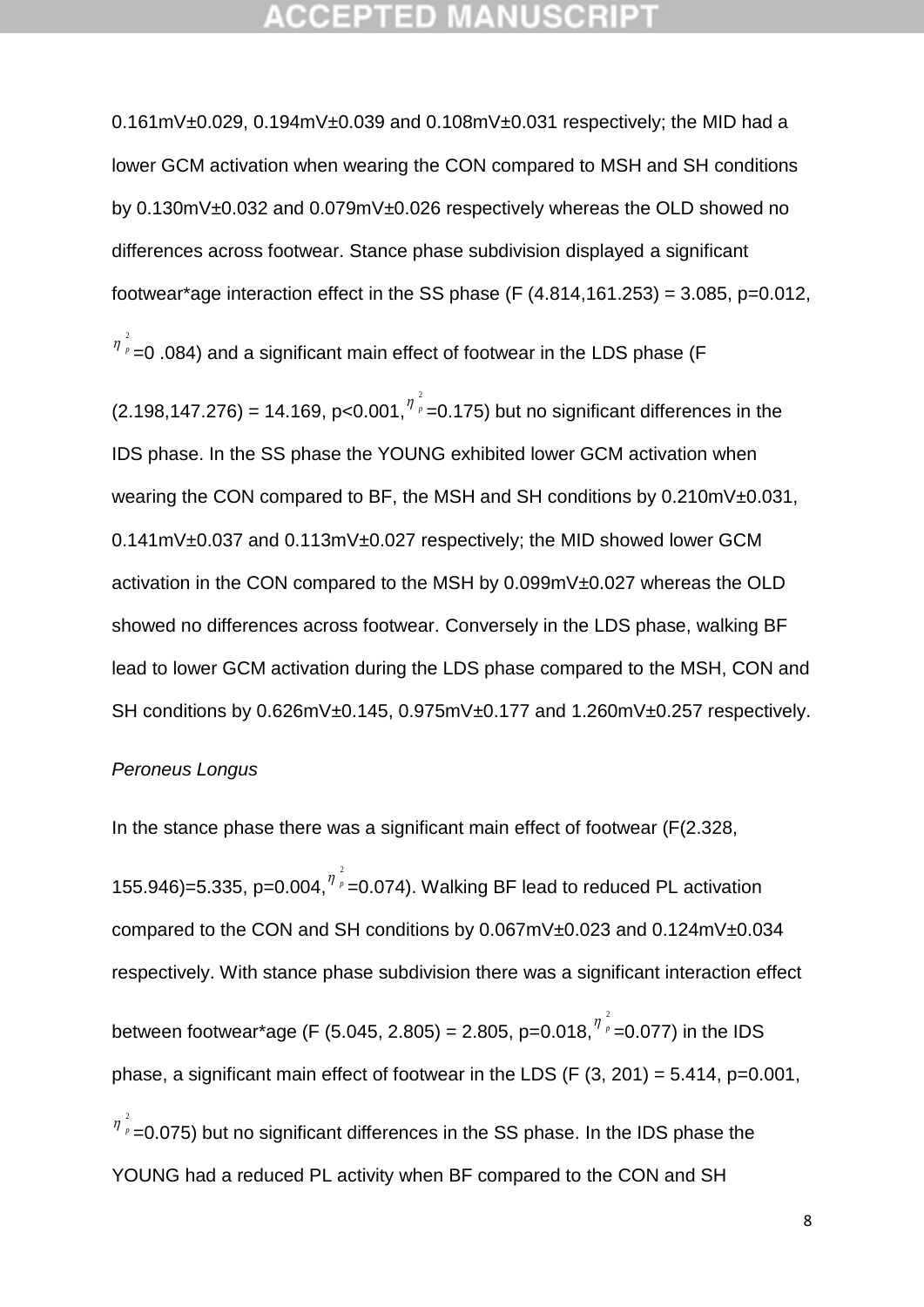### GEPTED

conditions by 0.368mV±0.086 and 0.313m±0.088 respectively and also when wearing the MSH compared to CON and SH conditions by 0.278mV±0.082 and 0.223mV±0.075 respectively. The MID displayed reduced PL activity when BF compared to the MSH, CON and SH conditions by 0.153mV±0.051, 0.366mV±0.070 and 0.390mV±0.072 respectively and when wearing the MSH compared to CON and SH conditions by 0.213mV±0.067 and 0.237mV±0.061 respectively whilst the OLD showed no differences between footwear. In the LDS phase walking BF lead to lower PL activation compared to the CON and SH conditions by 0.222mV±0.077 and 0.238mV±0.085 respectively.

### **[Insert-Figure-2-approximately-here]**

### *Ankle Angle Heel Strike*

There was a significant effect of footwear (F(2.484,166.422)=64.094, p<0.001, $^{\eta^{\frac{2}{\rho}}}$  $\eta$ <sub>p</sub> =0.489). Walking BF resulted in greater plantar flexion compared to the MSH, CON and SH conditions by 3.118°±0.385, 5.597 °±0.487 and 5.866°±0.599 respectively. Walking in the MSH resulted in greater plantar flexion compared to the CON and SH conditions by 2.480°±0.405 and 2.748°±0.502 respectively.

### *Gait Speed*

There was a significant interaction effect between footwear\*age (F(6,201)=4.322, p=0.002, $^{\eta \frac{2}{p}}$  $\eta$ <sub>p</sub> = 0.114). The YOUNG walked slower BF compared to when wearing the CON and SH conditions by 0.032m/sec±0.011 and 0.034m/sec±0.013 respectively. The MID walked slower BF than the MSH, CON and SH conditions by 0.038m/sec±0.008, 0.067m/sec±0.009 and 0.065m/sec±0.010 respectively and walked slower in the MSH than the CON conditions by 0.029m/sec±0.010. Similarly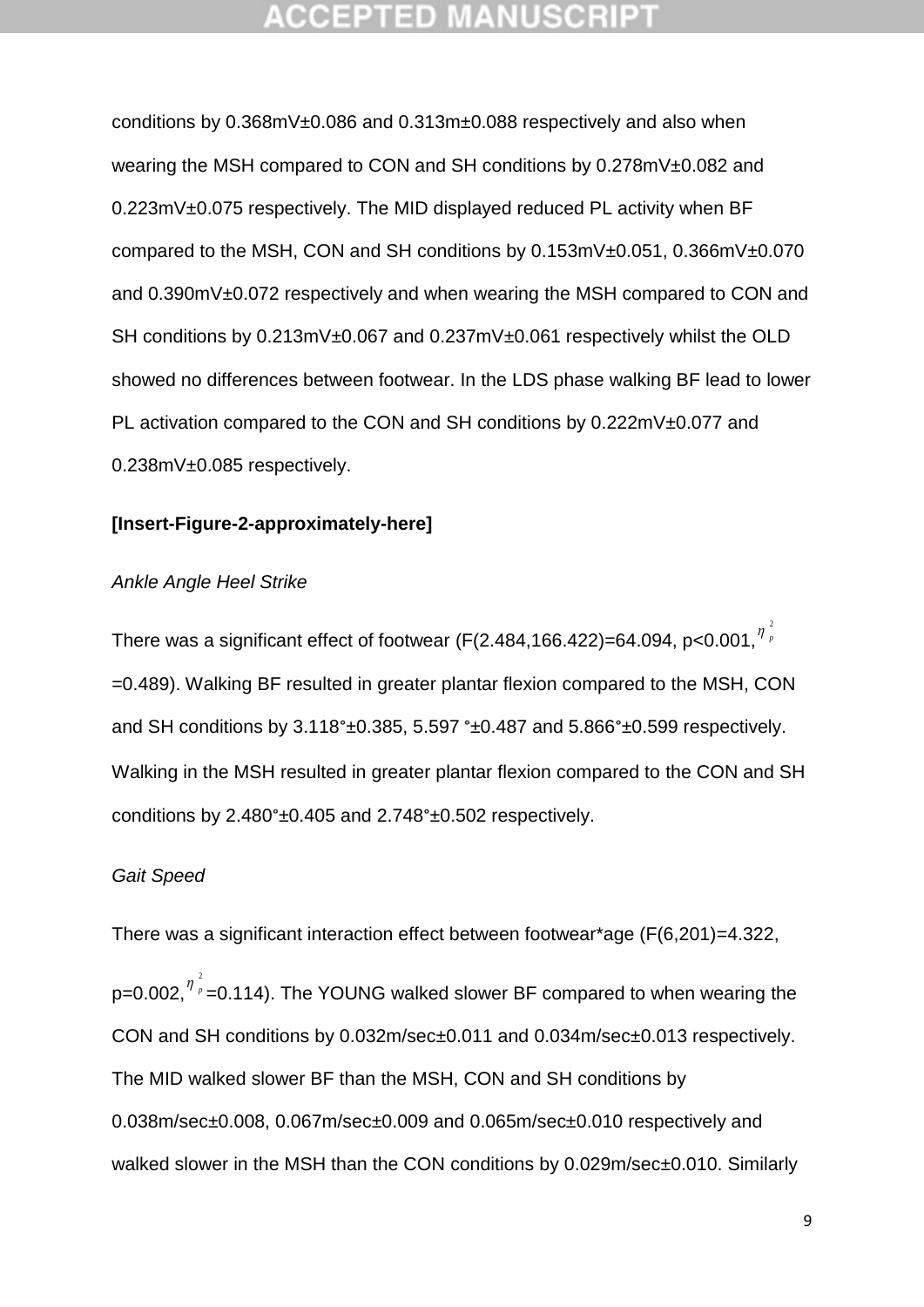the OLD walked slower BF than the MSH, CON and SH conditions by 0.064m/sec±0.010, 0.108m/sec±0.011 and 0.101±0.013 respectively and walked slower in the MSH than the CON and SH conditions by 0.045m/sec±0.012 and 0.038±0.013 respectively. It should be noted, although significant, the differences in gait speed between conditions were less than 5%.

### **Discussion**

This study was designed to determine if there are lower leg muscle activity differences between walking barefoot, in minimalist shoes or conventional footwear (CON and SH). The results illustrate that the first hypothesis is to be rejected as the degree of muscle activation differed between BF and MSH conditions.

Contrary to our second hypothesis, walking BF or in MSH was not observed to lead to increases in muscle activity during stance and in the TA and PL was seen to be lower than in conventional footwear. Furthermore the third hypothesis is also to be rejected as the OLD age group showed the least amount of differences across footwear conditions.

There was no increase in stance phase lower leg muscle activity when walking BF or in the MSH condition. The GCM, has been attributed a role in balance control during gait due to its ability to modulate the vertical displacement of the centre of mass (CoM) in relation to the centre of pressure (CoP) thus acting to prevent falling [12]. During the SS phase the body pivots over the ankle and approaches the LDS phase. The CoM trajectory follows an arc shape whereby the top of the arc is the point where the CoM is directly above the ankle and after this point it begins to lower due to the separation between the CoM-CoP and influence of gravity. The GCM's role is to increase its activity in order to maintain vertical support and prevent the CoM trajectory dropping too low by increasing the anterior progression of the CoP [13].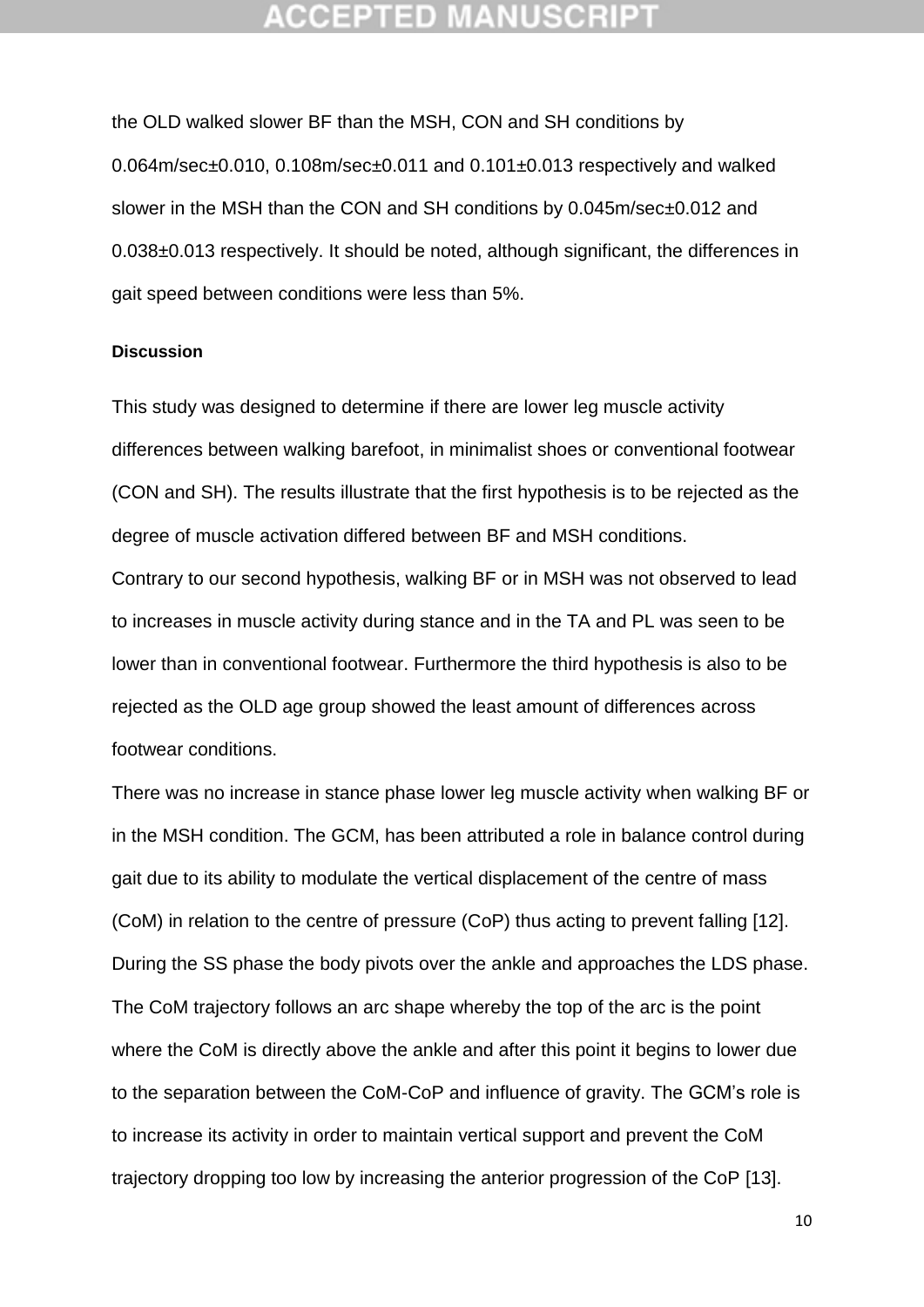### CEPTED M:

This has an indirect effect on step length and gait velocity [12]. In this study, when walking in the CON shoe there was a decrease in GCM activity compared to all other footwear conditions in the YOUNG; a decrease compared to the MSH and SH conditions in the MID but no difference across footwear in the OLD. The CON provides in-built support and greater overall anterior-posterior length due to a large sole size and therefore it was hypothesised that less emphasis would be placed on the GCM to control the CoM vertical displacement. This was only witnessed in the YOUNG with the MID showing no difference between the CON and BF conditions and the OLD showing no difference across all footwear conditions. A confounding factor which could partially explain these results could be the effect of walking speed. Consistent with previous findings [8], all ages walked slower BF however the amount of discrepancy grew with increasing age such that the difference in speed between BF and the CON condition in the OLD was over 3 times greater than it was in the YOUNG. Walking slower decreases the balance modulation role of the GCM therefore this may offset the increase in muscle activity due to the removal of supportive shoe structures potentially explaining the lack of difference witnessed in the OLD.

PL activity was reduced when participants walked BF compared with conventional footwear. As the PL plays a role in the maintenance of lateral stability around the foot during walking [14], our data suggest that we are prone to greater lateral instability during the initial loading phase when wearing conventional footwear. This could be a result of reduced foot position awareness. This was witnessed in the YOUNG and MID age groups however the OLD showed no differences across footwear. It is possible the small reduction in walking speed observed in the BF condition in the OLD group reduced the reliance on the PL activity but it could also hint at age-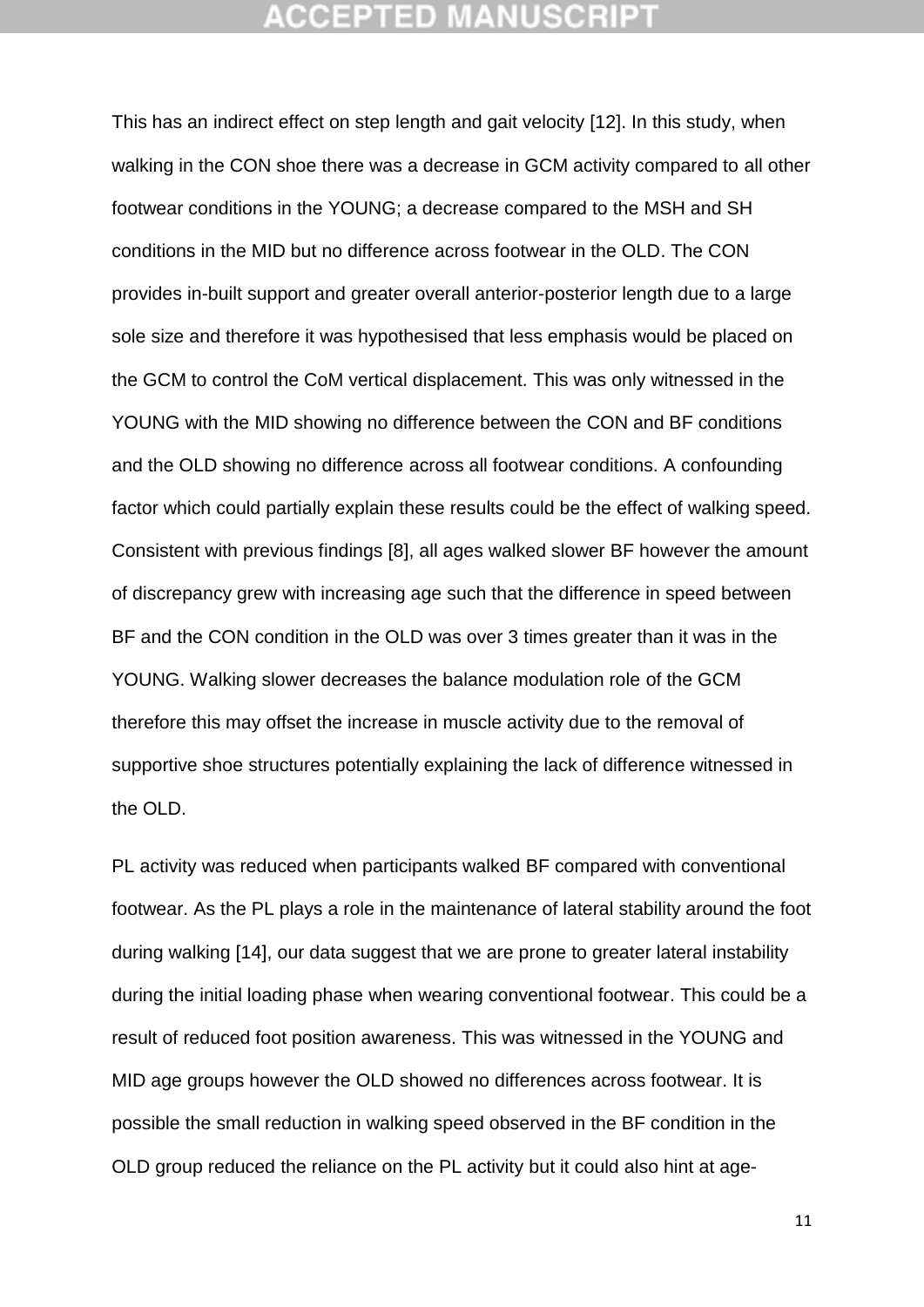related detriments in proprioceptive acuity. It's been previously shown older adults have an increased threshold to touch, pressure and vibration whilst joint position acuity is also negatively affected [15, 16]. This insensitivity could be prominent in the smaller intrinsic foot muscles and hence the increased afferent information available to the YOUNG and MID when minimally/unshod may not have the same benefit to the OLD. What is clear however is removing supportive footwear in the OLD age group does not worsen their lateral stability as implied by the lack of difference in PL activity. Proprioceptive acuity has however been shown to be receptive to improvements with training in elderly women [17]. As this was an acute exposure to walking barefoot it is not known whether consistent exposure to minimally/unshod conditions could promote proprioceptive improvements of the foot muscles leading to similar results to the younger age groups. Further study is required to investigate the activation patterns of these smaller muscles within the foot to explore this theory.

A decrease in TA activity during initial stance was observed when walking BF and in MSH compared to conventional footwear. Whilst the TA's primary role is to provide toe clearance during the swing-phase [18], it also assists in stability control during weight-acceptance by eccentrically contracting to lower the foot to the ground. This reduction in activity when minimally/unshod corresponds to the increase in plantar flexion at heel strike witnessed in these footwear conditions supporting previous research [8]. This change in foot position at initial contact, likely as a result of the decline in walking speed when minimally/unshod to reduce the forces associated with a heel strike contact, requires reduced input from the TA to control the load and dissipate the force [19].

It should be stated by maintaining shoe integrity and affixing markers to the shoe surface rather than through cut-outs, small discrepancies in marker position between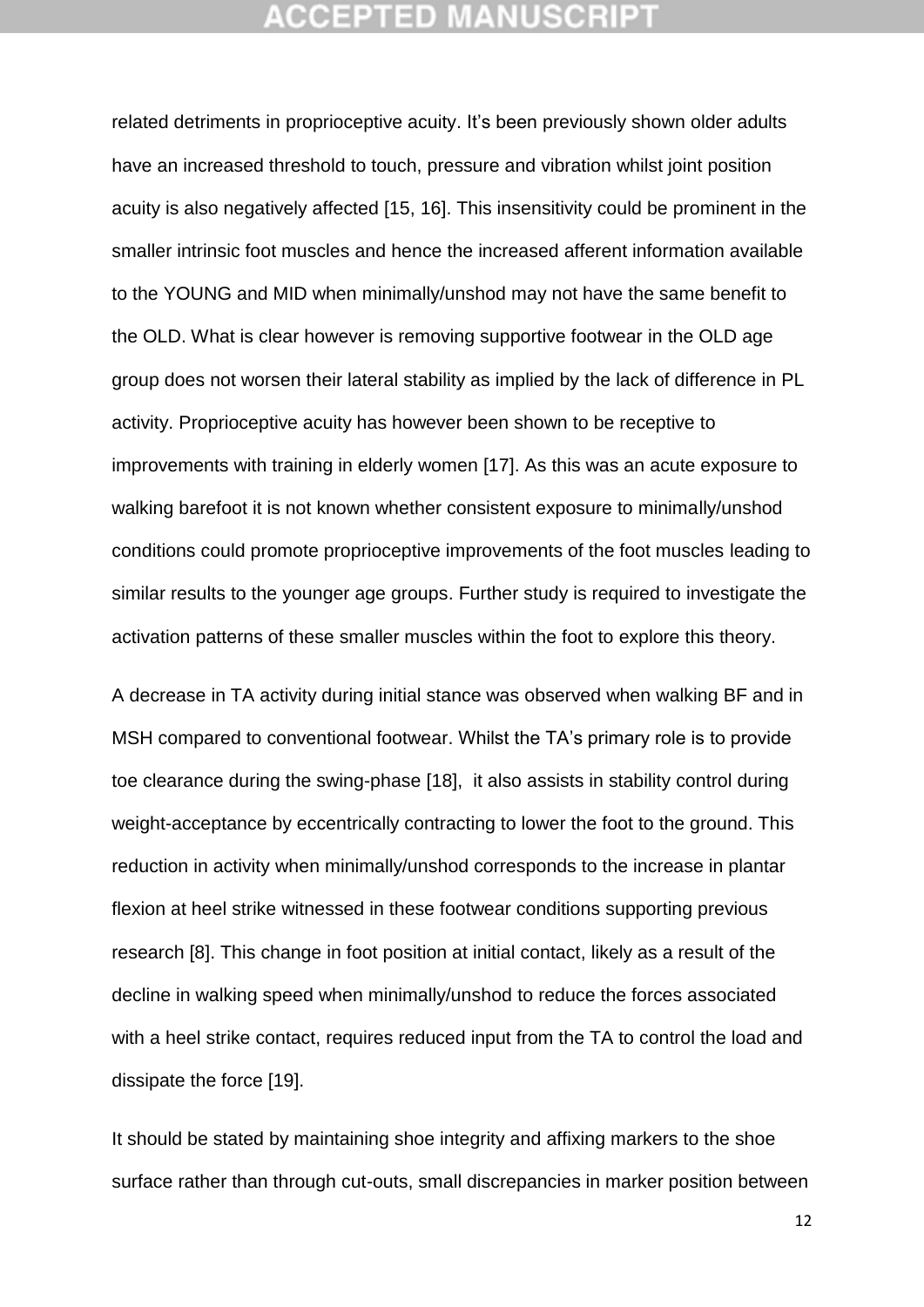BF and shod may be present. This could explain a small part of the strike angle differences. Furthermore, the small (<5%) gait speed differences across footwear conditions may be linked with the reduced TA and PL muscle activity. It is possible the slower walking speed when BF or in MSH, may have occurred in order to minimise forces associated with a heel strike.

In summary, this study investigated the muscle activity differences between walking BF, walking in MSH and conventional footwear. MSH are intermediate in terms of ankle kinematics and muscle activation patterns. Walking BF and in MSH results in a decrease in TA activity at initial stance due to a flatter foot at contact. Walking BF also leads to a reduction in PL activity at initial stance in the young and middle age but not the old. Walking in supportive footwear leads to a reduction in GCM activation in the young and middle age but not the old, possibly as a result of slower walking speed when BF.

### **Conflict of Interest Statement**

Conflicts of interest: none.

**Acknowledgements:** The research is funded by the Medical Research Council and Arthritis Research UK as part of the MRC-ARUK Centre for Musculoskeletal Ageing Research (Grant Reference Number: MR/ K00414X/1).

### **References**

- 1. Winter, D., A, *Human balance and posture control during standing and walking.* Gait and Posture, 1995. **3**: p. 193-214.
- 2. Kennedy, P.M. and J.T. Inglis, *Distribution and behaviour of glabrous cutaneous receptors in the human foot sole.* Journal of Physiology, 2002. **538**(3): p. 995-1002.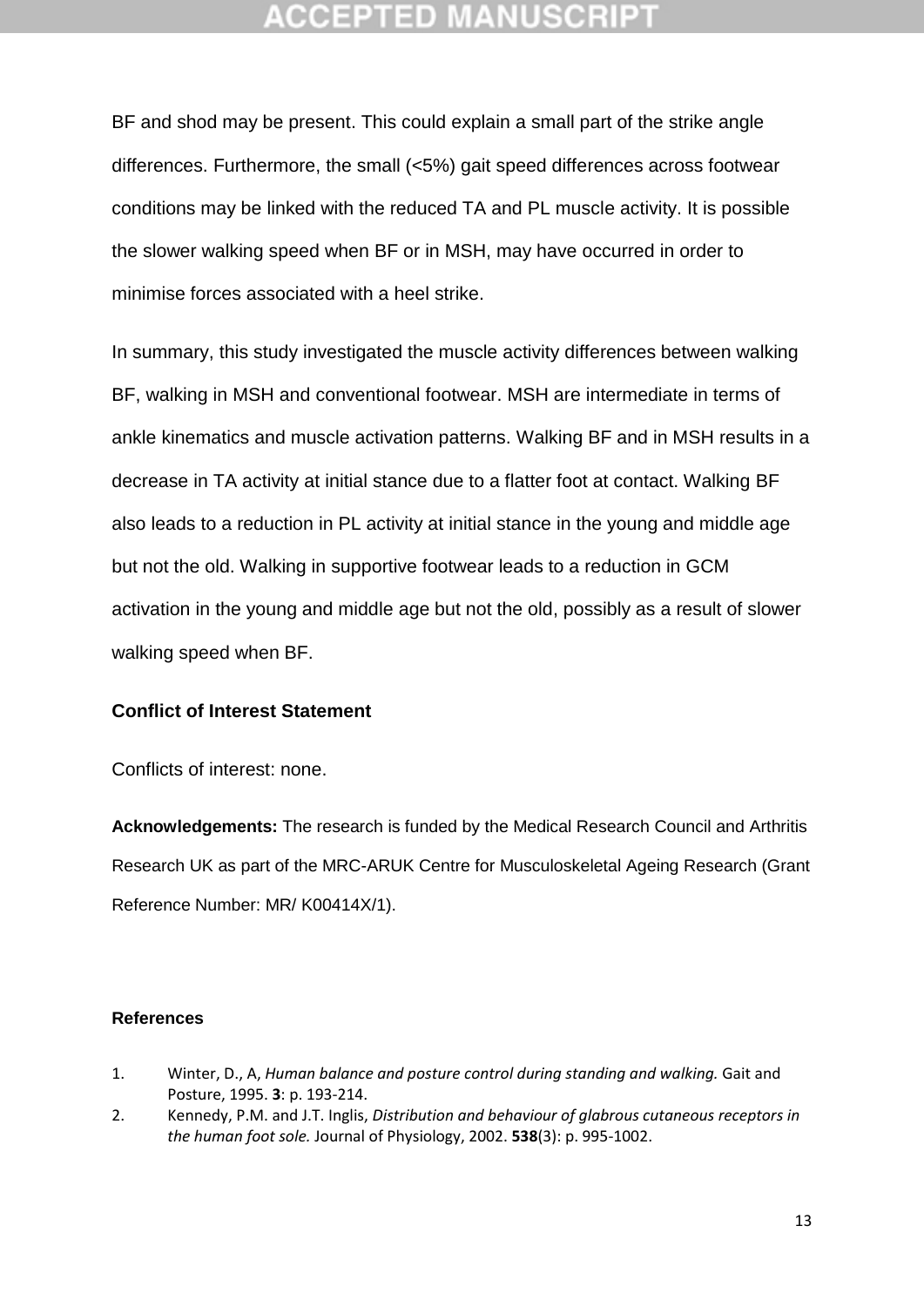## CCEPTED M

- 3. Fallon, J.B., et al., *Evidence for strong synaptic coupling between single tactile afferents from the sole of the foot and motoneurons supplying leg muscles.* J Neurophysiol, 2005. **94**(6): p. 3795-804.
- 4. Kafa, N., *Foot Sensation, Balance and Proprioception*, in *Proprioception: The Forgotten Sixth Sense*, D. Kaya, Editor. 2015, OMICS Group eBooks: 731 Gull Ave, Foster City, CA 94404, USA.
- 5. Nigg, B., *Biomechanical considerations on barefoot movement and barefoot shoe concepts.* Footwear Science, 2009. **1**(2): p. 73-79.
- 6. Lieberman, D.E., *What We Can Learn About Running from Barefoot Running: An Evolutionary Medical Perspective.* Exerc. Sport Sci. Rev., 2012. **40**(2): p. 63-72.
- 7. Goldmann, J.-P., W. Potthast, and G.-P. Brüggemann, *Athletic training with minimal footwear strengthens toe flexor muscles.* Footwear Science, 2013. **5**(1): p. 19-25.
- 8. Franklin, S., et al., *Barefoot vs common footwear: A systematic review of the kinematic, kinetic and muscle activity differences during walking.* Gait Posture, 2015. **42**(3): p. 230-9.
- 9. Hermens, H., J, et al., *Development of recommendations for SEMG sensors and sensor placement procedures.* Journal of Electromyography and Kinesiology, 2000. **10**: p. 361-374.
- 10. Ozaki, T., K. Mizuno, and M.D. Grabiner, *Peroneus longus can not be fully activated during ankle complex exercises by uninjured subjects.* Kobe J Med Sci., 1999. **45**: p. 119-126.
- 11. Hagen, M., et al., *Reliability of isometric subtalar pronator and supinator strength testing.* J Foot Ankle Res, 2015. **8**: p. 15.
- 12. Honeine, J.L., et al., *The functional role of the triceps surae muscle during human locomotion.* PLoS One, 2013. **8**(1): p. e52943.
- 13. Francis, C.A., et al., *The modulation of forward propulsion, vertical support, and center of pressure by the plantarflexors during human walking.* Gait Posture, 2013. **38**(4): p. 993-7.
- 14. Louwerens, J.W.K., et al., *Peroneus longus & tibialis anterior muscle activity in the stance phase.* Acta Orthop Scand, 1995. **66**(6): p. 517-523.
- 15. Perry, S.D., *Evaluation of age-related plantar-surface insensitivity and onset age of advanced insensitivity in older adults using vibratory and touch sensation tests.* Neurosci Lett, 2006. **392**(1-2): p. 62-7.
- 16. Relph, N. and L. Herrington, *The effects of knee direction, physical activity and age on knee joint position sense.* Knee, 2016. **23**(3): p. 393-8.
- 17. Thompson, K.R., et al., *Effects of physical training on proprioception in older women.* J Musculoskeletal Neuronal Interact, 2003. **3**(3): p. 223-31.
- 18. Barthélemy D, et al., *Involvement of the corticospinal tract in the control of human gait.* Progress in Brain Research, 2011. **192**: p. 181-97.
- 19. Lieberman, D.E., et al., *Foot strike patterns and collision forces in habitually barefoot versus shod runners.* Nature, 2010. **463**(7280): p. 531-5.

### **Figures**

Figure 1: **A)** The control shoe worn by males (Style Code: 50109, Hobos Mens). **B)** The control shoe worn by females (Style Code: 10001, Hobos Womens). **C)** and **D)** The unisex minimalist shoe worn by all participants (Product ID: 2169, Two Barefeet Boarding Co.).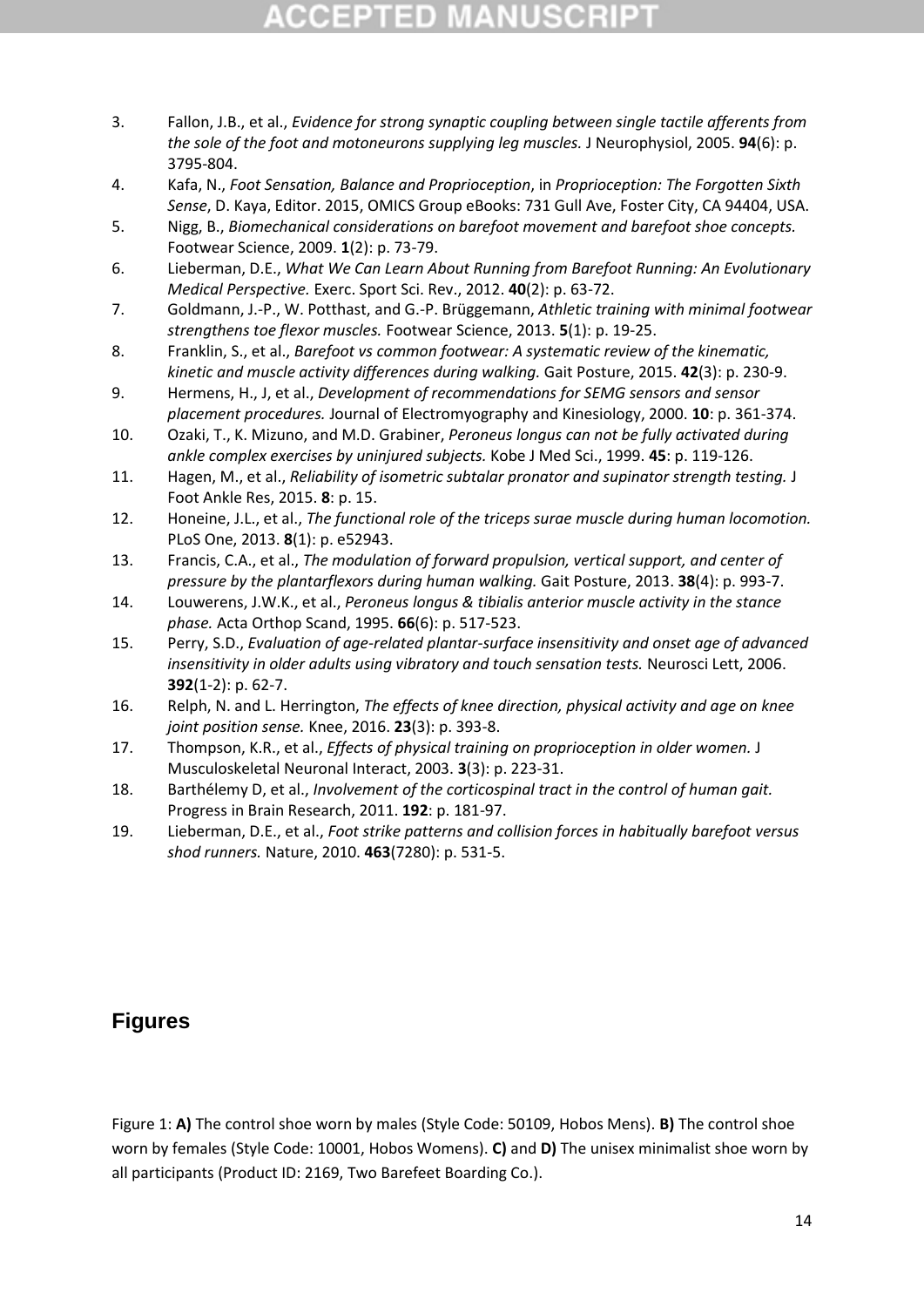## **ACCEPTED MANUSC**

Figure 2: Graphs to illustrate the average activity for the 3 muscles (tibialis anterior (TA): top, gastrocnemius medialis (GCM): middle, peroneus longus (PL): bottom) in the barefoot (blue lines) and control shoe (green lines) conditions after each cycle was normalised to the average activity of all cycles within the stance phase during the barefoot (BF) condition for each participant. Dotted lines indicate the standard deviation across all the cycles within each respective footwear condition. The left column of graphs is of a representative participant from the young age group (26years old), the middle column displays a representative participant from the middle age group (47years old) and the right column displays a representative participant from the old age group (72years old).